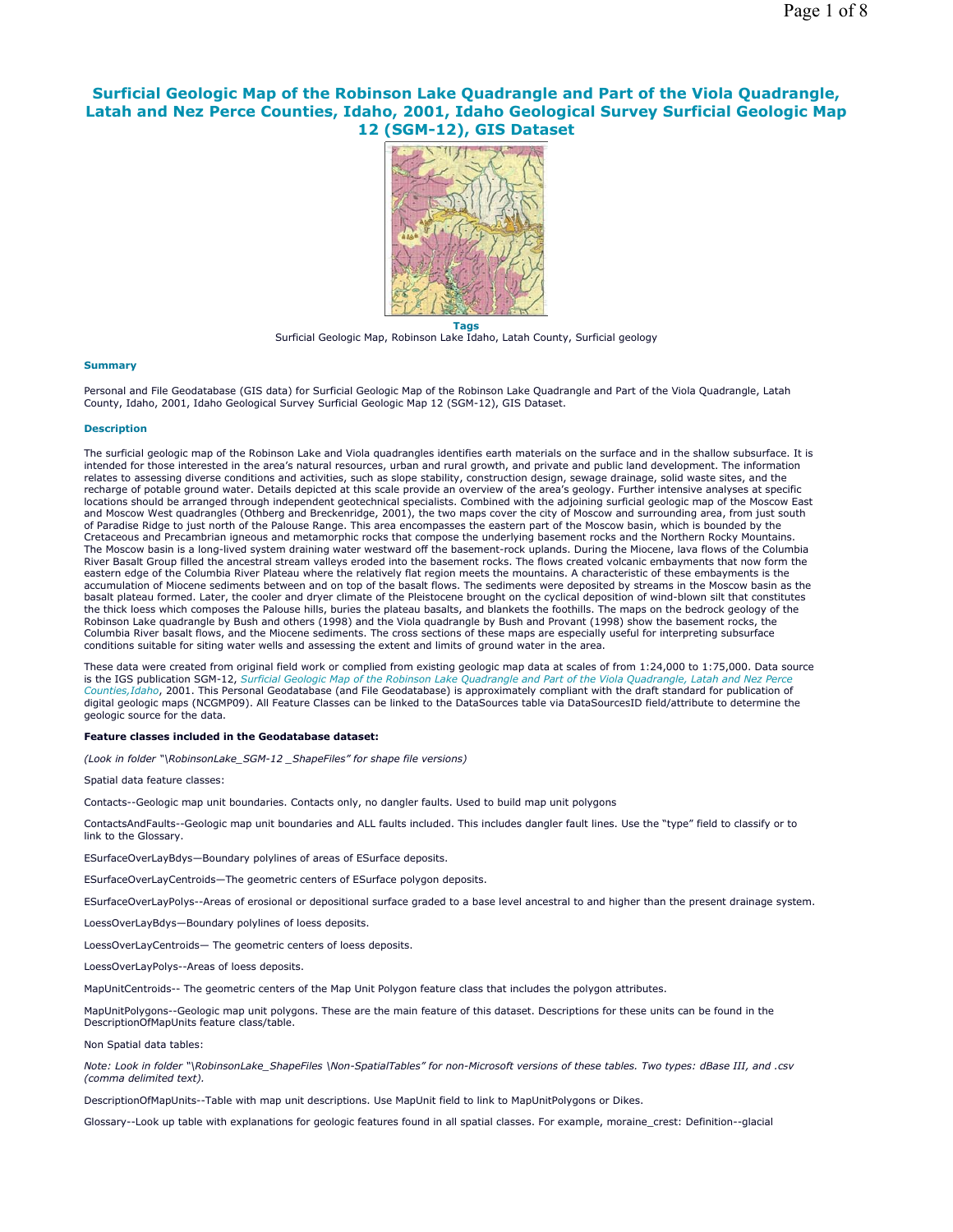moraine ridge crest. Features in feature classes can be linked to Glossary via "Type" in feature class to "IGSGeoType" in Glossary.

DataSources--Sources of geologic mapping. Link via DataSourceID in feature class to DataSources\_ID in Sources.

DataDictionary—Listing and information about fields in most Feature Classes and tables

# **Credits**

Science data credit: Kurt L. Othberg and Roy M. Breckenridge GIS credit: Loudon R. Stanford, William R. Schuster, and Jane S. Freed

GIS contact: Linda Tedrow

# **Use limitations**

Geologic map data intended for non-site-specific use. These data were compiled from 1:24,000 geologic mapping and should not be used at larger scales, e.g., 1:12,000. Use the DataSources table and the DataSourceID in each Feature Class (but especially the ContactsAndFaults FeatureClass/Layer) to determine original intended scale.

The Idaho Geological Survey does not guarantee this map or digital data to be free of errors nor assume liability for interpretations made from this map or digital data, or decisions based thereon.

# **Extent**

|              | <b>West -117.039 East</b> | $-116.875$ |
|--------------|---------------------------|------------|
| <b>North</b> | 46.875 <b>South</b>       | 46.75      |

# **Scale Range**

**Maximum (zoomed in)** 1:5,000 **Minimum (zoomed out)** 1:150,000,000

# **ArcGIS Metadata ►**

### **Topics and Keywords ►**

THEMES OR CATEGORIES OF THE RESOURCE geoscientificInformation

*Hide Topics and Keywords ▲*

### **Citation ►**

TITLE Surficial Geologic Map of the Robinson Lake Quadrangle and Part of the Viola Quadrangle, Latah and Nez Perce Counties, Idaho, 2001, Idaho Geological Survey Surficial Geologic Map 12 (SGM-12), GIS Dataset PUBLICATION DATE 2018-03-09 00:00:00

**SERIES** 

NAME Surficial Geologic Map ISSUE 12

*Hide Citation ▲*

### **Citation Contacts ►**

RESPONSIBLE PARTY ORGANIZATION'S NAME Idaho Geological Survey CONTACT'S ROLE originator

```
CONTACT INFORMATION
►
 PHONE
```
VOICE 208-885-7991

```
ADDRESS
  TYPE postal 
 DELIVERY POINT 875 Perimeter Dr. MS 3014 
  CITY Moscow 
  ADMINISTRATIVE AREA Idaho
 POSTAL CODE 83844-3014 
 COUNTRY US 
  E-MAIL ADDRESS IGS@uidaho.edu
```
*Hide Contact information ▲*

*Hide Citation Contacts ▲*

### **Resource Details ►**

DATASET LANGUAGES English DATASET CHARACTER SET utf8 - 8 bit UCS Transfer Format

STATUS completed

**CREDITS**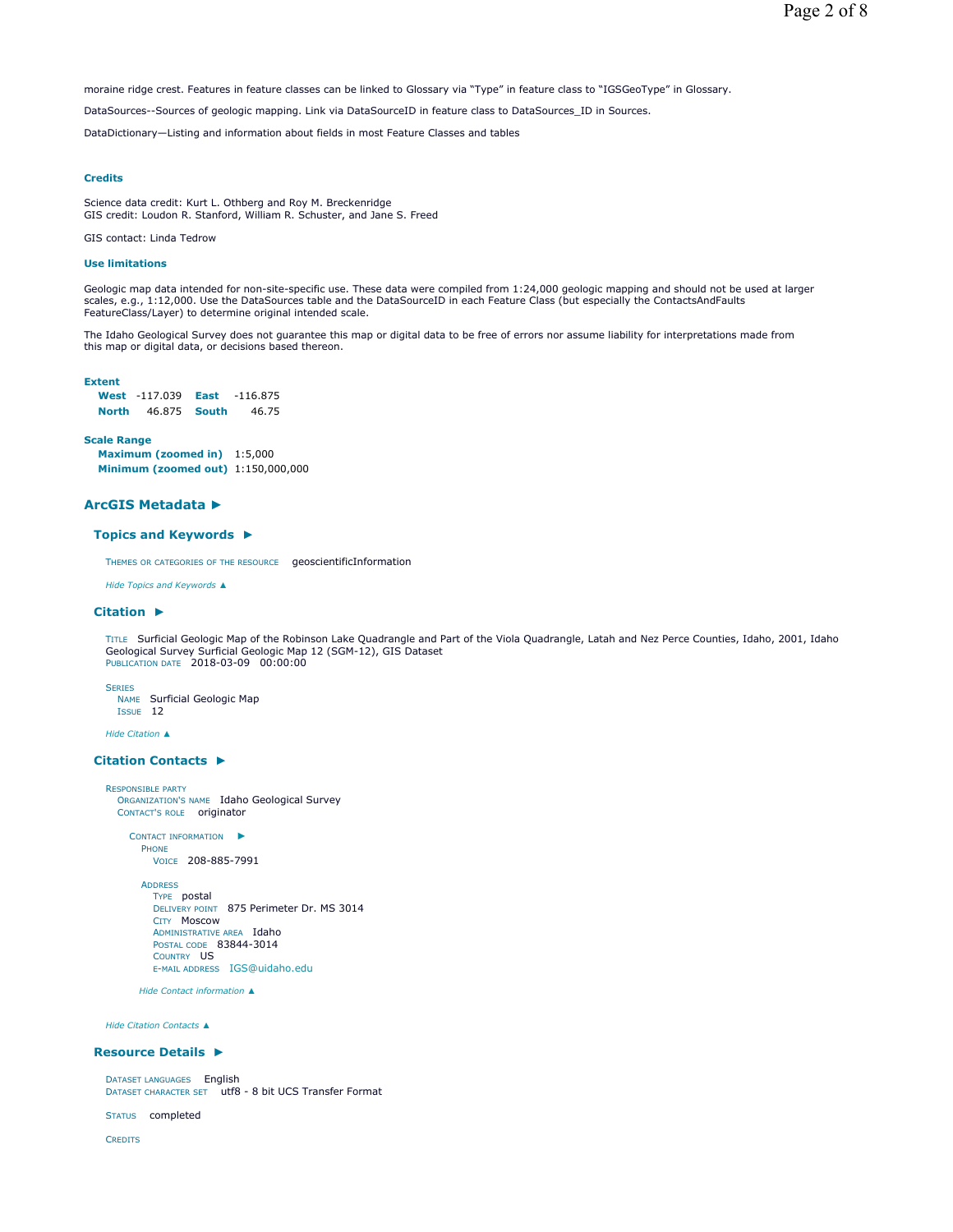Science data credit: Kurt L. Othberg and Roy M. Breckenridge GIS credit: Loudon R. Stanford, William R. Schuster, and Jane S. Freed

GIS contact: Linda Tedrow

ARCGIS ITEM PROPERTIES

**\*** LOCATION file://\\igs-rift\shared\DATABASE\_MAPS\GEOLOGY\_tile\_project\Surficial\RobinsonLk\_Viola\_SGM-12\GIS\_NCGMP09\RobinsonLake\_SGM-12\RobinsonLkViolaSurf\_pGDB\_fielddelete.mdb **\*** ACCESS PROTOCOL Local Area Network

*Hide Resource Details ▲*

### **Extents ►**

EXTENT

GEOGRAPHIC EXTENT BOUNDING RECTANGLE EXTENT TYPE Extent used for searching WEST LONGITUDE -117.039 EAST LONGITUDE -116.875 NORTH LATITUDE 46.875 SOUTH LATITUDE 46.75

*Hide Extents ▲*

### **Resource Maintenance ►**

RESOURCE MAINTENANCE

UPDATE FREQUENCY as needed

*Hide Resource Maintenance ▲*

### **Resource Constraints ►**

# **CONSTRAINTS**

LIMITATIONS OF USE

Geologic map data intended for non-site-specific use. These data were compiled from 1:24,000 geologic mapping and should not be used at larger scales, e.g., 1:12,000. Use the DataSources table and the DataSourceID in each Feature Class (but especially the ContactsAndFaults FeatureClass/Layer) to determine original intended scale.

The Idaho Geological Survey does not guarantee this map or digital data to be free of errors nor assume liability for interpretations made from this map or digital data, or decisions based thereon.

*Hide Resource Constraints ▲*

### **Spatial Data Properties ►**

VECTOR ►

LEVEL OF TOPOLOGY FOR THIS DATASET geometry only

*Hide Vector ▲*

*Hide Spatial Data Properties ▲*

### **Data Quality ►**

SCOPE OF QUALITY INFORMATION RESOURCE LEVEL dataset ►

*Hide Scope of quality information ▲*

DATA QUALITY REPORT - CONCEPTUAL CONSISTENCY ► DIMENSION horizontal

MEASURE DESCRIPTION

Horizontal accuracy is difficult to quantify in geologic mapping of this type. User should use original map scale (linked to DataSources table in this data set via "DataSource\_ID" to determine relative accuracy of groups of map objects in the data set. ---EXAMPLE OF DETERMINING H<br>ACCURACY: 1:24k map objects in the data set have a placement h-accuracy => 80(+/-) feet CERTAIN line type. Accuracy is proportionally less for smaller scales and even less for other line types (see "AuthorConfidence" field in each<br>data layer/feature class). Map data used in compilation was visually compared t

EVALUATION TYPE direct internal

EVALUATION METHOD

Geologic map data are visually checked against original map data for completeness. Accuracy is determined by at least two factors: quality of capture (digitizing) consistency and the quality of the original geology. The quality of the original geology is by far the most important for determining the quality of attribute accuracy.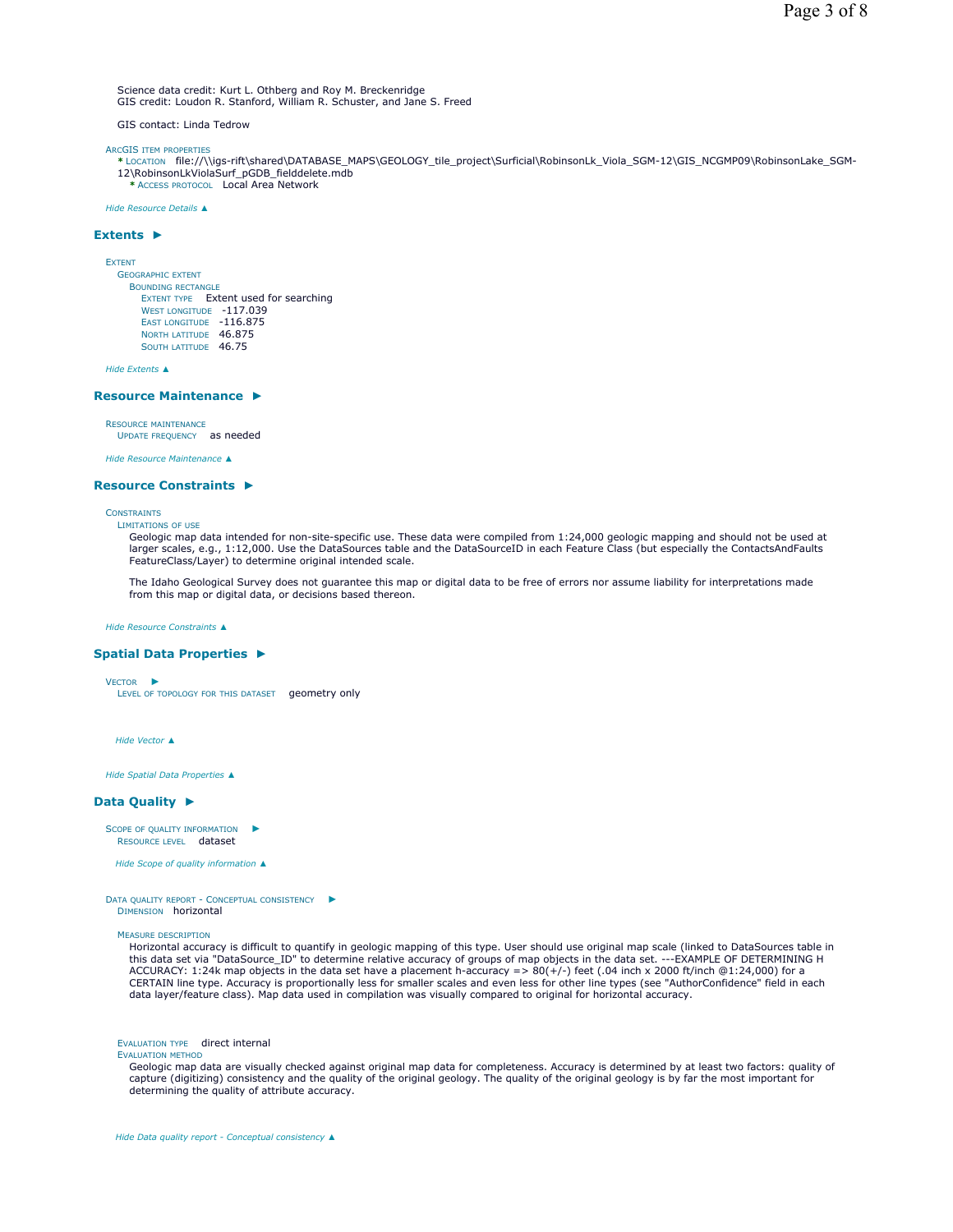*Hide Data Quality ▲*

### **Geoprocessing history ►**

# **PROCESS**

PROCESS NAME DATE 2017-12-16 13:54:11

TOOL LOCATION c:\program files (x86)\arcgis\desktop10.3\ArcToolbox\Toolboxes\Data Management Tools.tbx\CreatePersonalGDB COMMAND ISSUED

CreatePersonalGDB W:\DATABASE\_MAPS\GEOLOGY\_tile\_project\Surficial\RobinsonLk\_Viola\_SGM-12\GIS\_NCGMP09 \Round\_2 /RobinsonLkViolaSurf\_pGDB CURRENT

INCLUDE IN LINEAGE WHEN EXPORTING METADATA NO

### **PROCESS**

PROCESS NAME

# DATE 2017-12-16 13:54:29

TOOL LOCATION c:\program files (x86)\arcgis\desktop10.3\ArcToolbox\Toolboxes\Conversion Tools.tbx\FeatureClassToGeodatabase COMMAND ISSUED

FeatureClassToGeodatabase W:\DATABASE\_MAPS\GEOLOGY\_tile\_project\Surficial\RobinsonLk\_Viola\_SGM-12\GIS\_NCGMP09<br>\Round\_2/MapUnitPolys.SHP\_W:\DATABASE\_MAPS\GEOLOGY\_tile\_project\Surficial\RobinsonLk\_Viola\_SGM-12\GIS\_NCGMP09 \Round\_2/RobinsonLkViolaSurf\_pGDB.mdb

INCLUDE IN LINEAGE WHEN EXPORTING METADATA NO

# **PROCESS**

PROCESS NAME

# DATE 2017-12-16 13:54:31

TOOL LOCATION c:\program files (x86)\arcgis\desktop10.3\ArcToolbox\Toolboxes\Conversion Tools.tbx\FeatureClassToGeodatabase COMMAND ISSUED

FeatureClassToGeodatabase W:\DATABASE\_MAPS\GEOLOGY\_tile\_project\Surficial\RobinsonLk\_Viola\_SGM-12\GIS\_NCGMP09 \Round\_2/Contacts.shp W:\DATABASE\_MAPS\GEOLOGY\_tile\_project\Surficial\RobinsonLk\_Viola\_SGM-12\GIS\_NCGMP09 \Round\_2/RobinsonLkViolaSurf\_pGDB.mdb

INCLUDE IN LINEAGE WHEN EXPORTING METADATA NO

### **PROCESS**

PROCESS NAME

# DATE 2017-12-16 13:54:32

TOOL LOCATION c:\program files (x86)\arcgis\desktop10.3\ArcToolbox\Toolboxes\Conversion Tools.tbx\FeatureClassToGeodatabase COMMAND ISSUED

FeatureClassToGeodatabase W:\DATABASE\_MAPS\GEOLOGY\_tile\_project\Surficial\RobinsonLk\_Viola\_SGM-12\GIS\_NCGMP09 \Round\_2/OrientationPoints.SHP W:\DATABASE\_MAPS\GEOLOGY\_tile\_project\Surficial\RobinsonLk\_Viola\_SGM-12\GIS\_NCGMP09 \Round\_2/RobinsonLkViolaSurf\_pGDB.mdb

INCLUDE IN LINEAGE WHEN EXPORTING METADATA NO

## **PROCESS**

### PROCESS NAME DATE 2017-12-16 13:54:34

# TOOL LOCATION c:\program files (x86)\arcgis\desktop10.3\ArcToolbox\Toolboxes\Conversion Tools.tbx\FeatureClassToGeodatabase COMMAND ISSUED

FeatureClassToGeodatabase W:\DATABASE\_MAPS\GEOLOGY\_tile\_project\Surficial\RobinsonLk\_Viola\_SGM-12\GIS\_NCGMP09<br>\Round\_2/Faults.shp W:\DATABASE\_MAPS\GEOLOGY\_tile\_project\Surficial\RobinsonLk\_Viola\_SGM-12\GIS\_NCGMP09 \Round\_2/RobinsonLkViolaSurf\_pGDB.mdb

INCLUDE IN LINEAGE WHEN EXPORTING METADATA NO

# PROCESS

PROCESS NAME DATE 2017-12-16 13:54:36

TOOL LOCATION c:\program files (x86)\arcgis\desktop10.3\ArcToolbox\Toolboxes\Conversion Tools.tbx\FeatureClassToGeodatabase COMMAND ISSUED

FeatureClassToGeodatabase W:\DATABASE\_MAPS\GEOLOGY\_tile\_project\Surficial\RobinsonLk\_Viola\_SGM-12\GIS\_NCGMP09 \Round\_2/GeologicPoints.SHP W:\DATABASE\_MAPS\GEOLOGY\_tile\_project\Surficial\RobinsonLk\_Viola\_SGM-12\GIS\_NCGMP09 \Round\_2/RobinsonLkViolaSurf\_pGDB.mdb

INCLUDE IN LINEAGE WHEN EXPORTING METADATA No

# **PROCESS**

# PROCESS NAME

DATE 2017-12-16 13:54:37

TOOL LOCATION c:\program files (x86)\arcgis\desktop10.3\ArcToolbox\Toolboxes\Conversion Tools.tbx\FeatureClassToGeodatabase COMMAND ISSUED

FeatureClassToGeodatabase W:\DATABASE\_MAPS\GEOLOGY\_tile\_project\Surficial\RobinsonLk\_Viola\_SGM-12\GIS\_NCGMP09<br>\Round\_2/Dikes.shp W:\DATABASE\_MAPS\GEOLOGY\_tile\_project\Surficial\RobinsonLk\_Viola\_SGM-12\GIS\_NCGMP09<br>\Round\_2/

INCLUDE IN LINEAGE WHEN EXPORTING METADATA NO

# **PROCESS**

### PROCESS NAME DATE 2017-12-16 13:54:39

TOOL LOCATION c:\program files (x86)\arcgis\desktop10.3\ArcToolbox\Toolboxes\Conversion Tools.tbx\FeatureClassToGeodatabase COMMAND ISSUED

FeatureClassToGeodatabase W:\DATABASE\_MAPS\GEOLOGY\_tile\_project\Surficial\RobinsonLk\_Viola\_SGM-12\GIS\_NCGMP09<br>\Round 2/GeologicLines.SHP W:\DATABASE\_MAPS\GEOLOGY\_tile\_project\Surficial\RobinsonLk\_Viola\_SGM-12\GIS\_NCGMP09 \Round<sup>2</sup>/RobinsonLkViolaSurf\_pGDB.mdb

INCLUDE IN LINEAGE WHEN EXPORTING METADATA NO

# **PROCESS**

PROCESS NAME

DATE 2017-12-16 13:54:41

TOOL LOCATION c:\program files (x86)\arcgis\desktop10.3\ArcToolbox\Toolboxes\Conversion Tools.tbx\FeatureClassToGeodatabase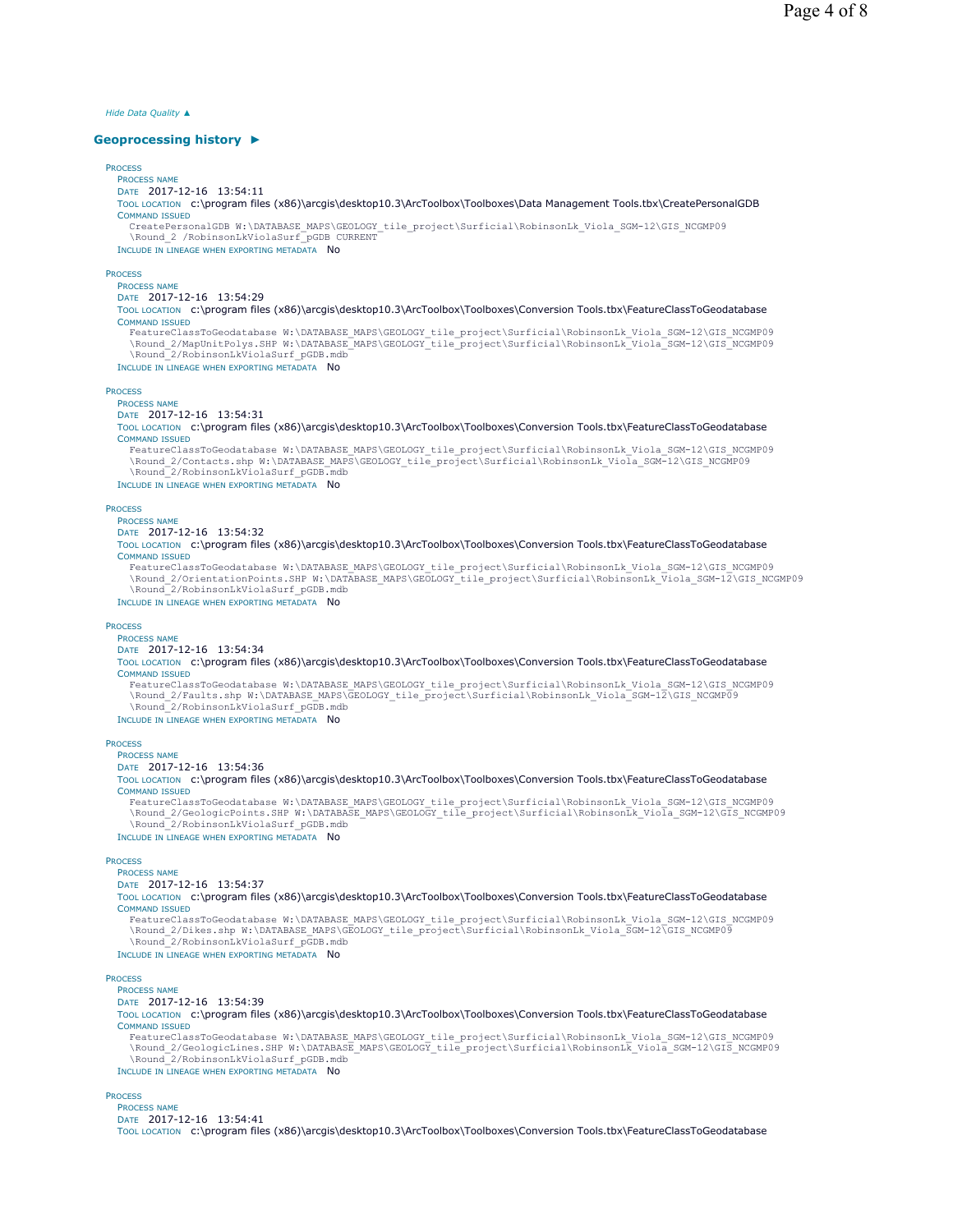### COMMAND ISSUED

FeatureClassToGeodatabase W:\DATABASE\_MAPS\GEOLOGY\_tile\_project\Surficial\RobinsonLk\_Viola\_SGM-12\GIS\_NCGMP09<br>\Round\_2/CartographicLines.SHP W:\DATABASE\_MAPS\GEOLOGY\_tile\_project\Surficial\RobinsonLk\_Viola\_SGM-12\GIS\_NCGMP \Round\_2/RobinsonLkViolaSurf\_pGDB.mdb INCLUDE IN LINEAGE WHEN EXPORTING METADATA NO

# **PROCESS**

PROCESS NAME DATE 2017-12-16 13:54:43

TOOL LOCATION c:\program files (x86)\arcgis\desktop10.3\ArcToolbox\Toolboxes\Conversion Tools.tbx\FeatureClassToGeodatabase COMMAND ISSUED

FeatureClassToGeodatabase W:\DATABASE\_MAPS\GEOLOGY\_tile\_project\Surficial\RobinsonLk\_Viola\_SGM-12\GIS\_NCGMP09<br>\Round\_2/ContactsAndFaults.SHP W:\DATABASE\_MAPS\GEOLOGY\_tile\_project\Surficial\RobinsonLk\_Viola\_SGM-12\GIS\_NCGMP \Round\_2/RobinsonLkViolaSurf\_pGDB.mdb

INCLUDE IN LINEAGE WHEN EXPORTING METADATA No

### **PROCESS**

PROCESS NAME

# DATE 2017-12-16 13:54:44

TOOL LOCATION c:\program files (x86)\arcgis\desktop10.3\ArcToolbox\Toolboxes\Conversion Tools.tbx\FeatureClassToGeodatabase COMMAND ISSUED

FeatureClassToGeodatabase W:\DATABASE\_MAPS\GEOLOGY\_tile\_project\Surficial\RobinsonLk\_Viola\_SGM-12\GIS\_NCGMP09 \Round\_2/PatGrnd\_MapUnitPolys.SHP W:\DATABASE\_MAPS\GEOLOGY\_tile\_project\Surficial\RobinsonLk\_Viola\_SGM-12\GIS\_NCGMP09 \Round\_2/RobinsonLkViolaSurf\_pGDB.mdb

INCLUDE IN LINEAGE WHEN EXPORTING METADATA NO

# PROCESS

PROCESS NAME

# DATE 2017-12-16 13:54:46

TOOL LOCATION c:\program files (x86)\arcgis\desktop10.3\ArcToolbox\Toolboxes\Conversion Tools.tbx\FeatureClassToGeodatabase COMMAND ISSUED

FeatureClassToGeodatabase W:\DATABASE\_MAPS\GEOLOGY\_tile\_project\Surficial\RobinsonLk\_Viola\_SGM-12\GIS\_NCGMP09 \Round\_2/PatGrnd\_Bdys.SHP W:\DATABASE\_MAPS\GEOLOGY\_tile\_project\Surficial\RobinsonLk\_Viola\_SGM-12\GIS\_NCGMP09 \Round\_2/RobinsonLkViolaSurf\_pGDB.mdb

INCLUDE IN LINEAGE WHEN EXPORTING METADATA No

# **PROCESS**

#### PROCESS NAME DATE 2017-12-16 13:54:48

TOOL LOCATION c:\program files (x86)\arcgis\desktop10.3\ArcToolbox\Toolboxes\Conversion Tools.tbx\FeatureClassToGeodatabase COMMAND ISSUED

FeatureClassToGeodatabase W:\DATABASE\_MAPS\GEOLOGY\_tile\_project\Surficial\RobinsonLk\_Viola\_SGM-12\GIS\_NCGMP09 \Round\_2/Ql\_MapUnitPolys.SHP W:\DATABASE\_MAPS\GEOLOGY\_tile\_project\Surficial\RobinsonLk\_Viola\_SGM-12\GIS\_NCGMP09 \Round\_2/RobinsonLkViolaSurf\_pGDB.mdb

INCLUDE IN LINEAGE WHEN EXPORTING METADATA NO

### **PROCESS**

# PROCESS NAME

DATE 2017-12-16 13:54:50

TOOL LOCATION c:\program files (x86)\arcgis\desktop10.3\ArcToolbox\Toolboxes\Conversion Tools.tbx\FeatureClassToGeodatabase COMMAND ISSUED

FeatureClassToGeodatabase W:\DATABASE\_MAPS\GEOLOGY\_tile\_project\Surficial\RobinsonLk\_Viola\_SGM-12\GIS\_NCGMP09 \Round\_2/Ql\_Bdys.shp W:\DATABASE\_MAPS\GEOLOGY\_tile\_project\Surficial\RobinsonLk\_Viola\_SGM-12\GIS\_NCGMP09 \Round\_2/RobinsonLkViolaSurf\_pGDB.mdb

### INCLUDE IN LINEAGE WHEN EXPORTING METADATA NO

**PROCESS** 

# PROCESS NAME

DATE 2017-12-16 13:55:04

TOOL LOCATION c:\program files (x86)\arcgis\desktop10.3\ArcToolbox\Toolboxes\Conversion Tools.tbx\TableToGeodatabase COMMAND ISSUED

TableToGeodatabase W:\DATABASE\_MAPS\GEOLOGY\_tile\_project\Surficial\RobinsonLk\_Viola\_SGM-12\GIS\_NCGMP09\Round\_2/attributes-GDB.mdb/C W:\DATABASE\_MAPS\GEOLOGY\_tile\_project\Surficial\RobinsonLk\_Viola\_SGM-12\GIS\_NCGMP09 \Round\_2/RobinsonLkViolaSurf\_pGDB.mdb

INCLUDE IN LINEAGE WHEN EXPORTING METADATA NO

### **PROCESS**

# PROCESS NAME

DATE 2017-12-16 13:55:06

TOOL LOCATION c:\program files (x86)\arcgis\desktop10.3\ArcToolbox\Toolboxes\Conversion Tools.tbx\TableToGeodatabase COMMAND ISSUED

TableToGeodatabase W:\DATABASE\_MAPS\GEOLOGY\_tile\_project\Surficial\RobinsonLk\_Viola\_SGM-12\GIS\_NCGMP09\Round\_2/attributes-<br>GDB.mdb/CAF W:\DATABASE\_MAPS\GEOLOGY\_tile\_project\Surficial\RobinsonLk\_Viola\_SGM-12\GIS\_NCGMP09 \Round\_2/RobinsonLkViolaSurf\_pGDB.mdb

INCLUDE IN LINEAGE WHEN EXPORTING METADATA NO

### **PROCESS**

### PROCESS NAME DATE 2017-12-16 13:55:07

TOOL LOCATION c:\program files (x86)\arcgis\desktop10.3\ArcToolbox\Toolboxes\Conversion Tools.tbx\TableToGeodatabase COMMAND ISSUED

TableToGeodatabase W:\DATABASE\_MAPS\GEOLOGY\_tile\_project\Surficial\RobinsonLk\_Viola\_SGM-12\GIS\_NCGMP09\Round\_2/attributes-GDB.mdb/CL W:\DATABASE\_MAPS\GEOLOGY\_tile\_project\Surficial\RobinsonLk\_Viola\_SGM-12\GIS\_NCGMP09 \Round\_2/RobinsonLkViolaSurf\_pGDB.mdb

INCLUDE IN LINEAGE WHEN EXPORTING METADATA NO

### **PROCESS**

PROCESS NAME DATE 2017-12-16 13:55:08

TOOL LOCATION c:\program files (x86)\arcgis\desktop10.3\ArcToolbox\Toolboxes\Conversion Tools.tbx\TableToGeodatabase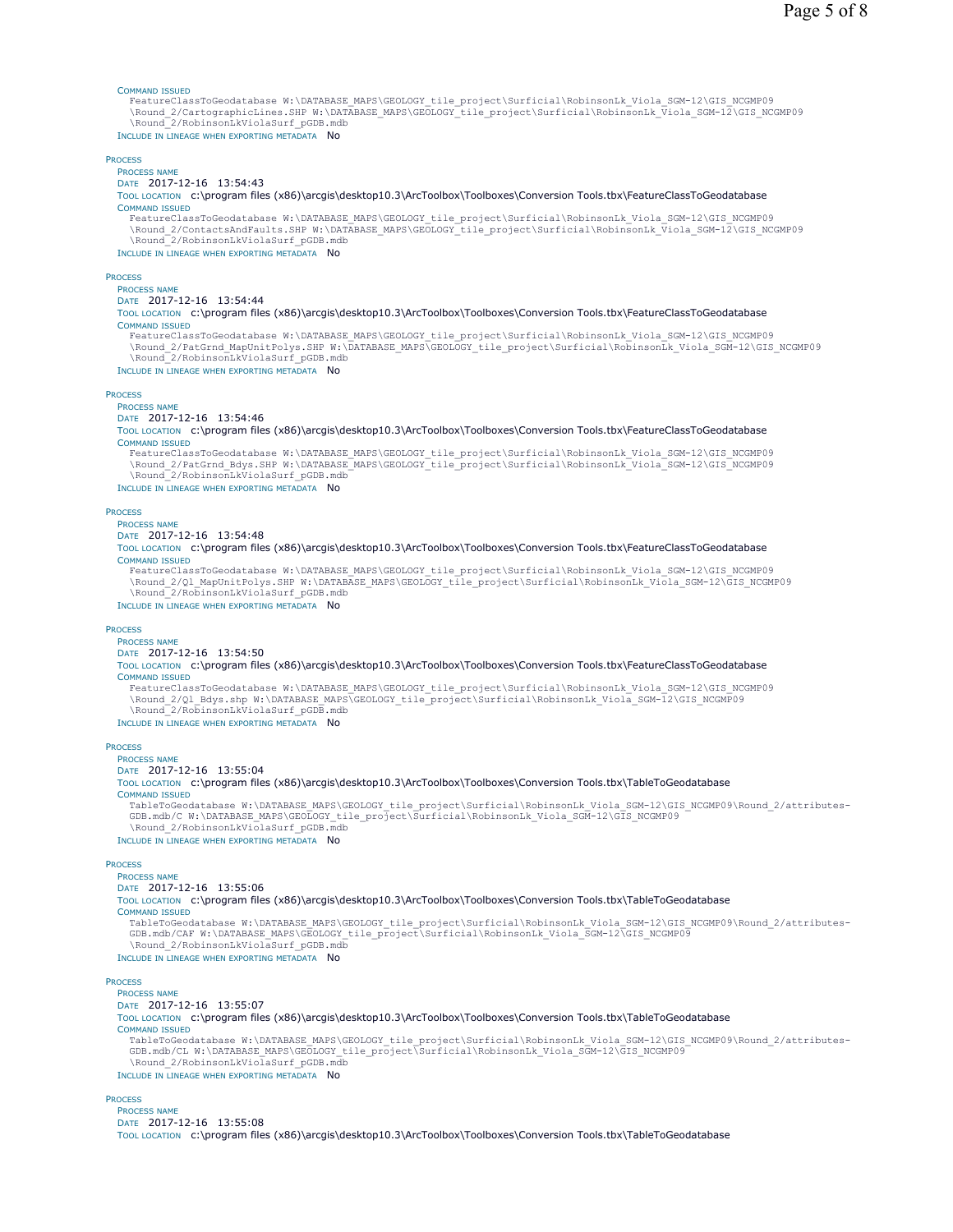### COMMAND ISSUED

TableToGeodatabase W:\DATABASE\_MAPS\GEOLOGY\_tile\_project\Surficial\RobinsonLk\_Viola\_SGM-12\GIS\_NCGMP09\Round\_2/attributes-<br>GDB.mdb/D W:\DATABASE\_MAPS\GEOLOGY\_tile\_project\Surficial\RobinsonLk\_Viola\_SGM-12\GIS\_NCGMP09 \Round\_2/RobinsonLkViolaSurf\_pGDB.mdb INCLUDE IN LINEAGE WHEN EXPORTING METADATA NO

# **PROCESS**

PROCESS NAME DATE 2017-12-16 13:55:10 TOOL LOCATION c:\program files (x86)\arcgis\desktop10.3\ArcToolbox\Toolboxes\Conversion Tools.tbx\TableToGeodatabase COMMAND ISSUED TableToGeodatabase W:\DATABASE\_MAPS\GEOLOGY\_tile\_project\Surficial\RobinsonLk\_Viola\_SGM-12\GIS\_NCGMP09\Round\_2/attributes-GDB.mdb/F W:\DATABASE\_MAPS\GEOLOGY\_tile\_project\Surficial\RobinsonLk\_Viola\_SGM-12\GIS\_NCGMP09 \Round\_2/RobinsonLkViolaSurf\_pGDB.mdb INCLUDE IN LINEAGE WHEN EXPORTING METADATA No **PROCESS** PROCESS NAME DATE 2017-12-16 13:55:11 TOOL LOCATION c:\program files (x86)\arcgis\desktop10.3\ArcToolbox\Toolboxes\Conversion Tools.tbx\TableToGeodatabase COMMAND ISSUED TableToGeodatabase W:\DATABASE\_MAPS\GEOLOGY\_tile\_project\Surficial\RobinsonLk\_Viola\_SGM-12\GIS\_NCGMP09\Round\_2/attributes-GDB.mdb/GL W:\DATABASE\_MAPS\GEOLOGY\_tile\_project\Surficial\RobinsonLk\_Viola\_SGM-12\GIS\_NCGMP09 \Round\_2/RobinsonLkViolaSurf\_pGDB.mdb

INCLUDE IN LINEAGE WHEN EXPORTING METADATA NO

### PROCESS

PROCESS NAME

# DATE 2017-12-16 13:55:13

TOOL LOCATION c:\program files (x86)\arcgis\desktop10.3\ArcToolbox\Toolboxes\Conversion Tools.tbx\TableToGeodatabase COMMAND ISSUED

TableToGeodatabase W:\DATABASE\_MAPS\GEOLOGY\_tile\_project\Surficial\RobinsonLk\_Viola\_SGM-12\GIS\_NCGMP09\Round\_2/attributes-GDB.mdb/GP W:\DATABASE\_MAPS\GEOLOGY\_tile\_project\Surficial\RobinsonLk\_Viola\_SGM-12\GIS\_NCGMP09 \Round\_2/RobinsonLkViolaSurf\_pGDB.mdb

INCLUDE IN LINEAGE WHEN EXPORTING METADATA No

#### **PROCESS** PROCESS NAME

# DATE 2017-12-16 13:55:14

TOOL LOCATION c:\program files (x86)\arcgis\desktop10.3\ArcToolbox\Toolboxes\Conversion Tools.tbx\TableToGeodatabase COMMAND ISSUED

TableToGeodatabase W:\DATABASE\_MAPS\GEOLOGY\_tile\_project\Surficial\RobinsonLk\_Viola\_SGM-12\GIS\_NCGMP09\Round\_2/attributes-<br>GDB.mdb/MUP W:\DATABASE\_MAPS\GEOLOGY\_tile\_project\Surficial\RobinsonLk\_Viola\_SGM-12\GIS\_NCGMP09 \Round\_2/RobinsonLkViolaSurf\_pGDB.mdb

INCLUDE IN LINEAGE WHEN EXPORTING METADATA NO

### **PROCESS**

#### PROCESS NAME DATE 2017-12-16 13:55:15

# TOOL LOCATION c:\program files (x86)\arcgis\desktop10.3\ArcToolbox\Toolboxes\Conversion Tools.tbx\TableToGeodatabase

COMMAND ISSUED

TableToGeodatabase W:\DATABASE\_MAPS\GEOLOGY\_tile\_project\Surficial\RobinsonLk\_Viola\_SGM-12\GIS\_NCGMP09\Round\_2/attributes-GDB.mdb/OP W:\DATABASE\_MAPS\GEOLOGY\_tile\_project\Surficial\RobinsonLk\_Viola\_SGM-12\GIS\_NCGMP09 \Round\_2/RobinsonLkViolaSurf\_pGDB.mdb

INCLUDE IN LINEAGE WHEN EXPORTING METADATA NO

# **PROCESS**

PROCESS NAME

# DATE 2017-12-16 13:55:17

TOOL LOCATION c:\program files (x86)\arcgis\desktop10.3\ArcToolbox\Toolboxes\Conversion Tools.tbx\TableToGeodatabase COMMAND ISSUED

TableToGeodatabase W:\DATABASE\_MAPS\GEOLOGY\_tile\_project\Surficial\RobinsonLk\_Viola\_SGM-12\GIS\_NCGMP09\Round\_2/attributes-GDB.mdb/OverlayUnitContacts\_PatGrnd W:\DATABASE\_MAPS\GEOLOGY\_tile\_project\Surficial\RobinsonLk\_Viola\_SGM-12\GIS\_NCGMP09 \Round 2/RobinsonLkViolaSurf\_pGDB.mdb

INCLUDE IN LINEAGE WHEN EXPORTING METADATA NO

### **PROCESS**

# PROCESS NAME

DATE 2017-12-16 13:55:18

TOOL LOCATION c:\program files (x86)\arcgis\desktop10.3\ArcToolbox\Toolboxes\Conversion Tools.tbx\TableToGeodatabase COMMAND ISSUED

TableToGeodatabase W:\DATABASE\_MAPS\GEOLOGY\_tile\_project\Surficial\RobinsonLk\_Viola\_SGM-12\GIS\_NCGMP09\Round\_2/attributes-<br>GDB.mdb/OverlayUnitContacts Ql W:\DATABASE MAPS\GEOLOGY tile project\Surficial\RobinsonLk Viola SGM \Round\_2/RobinsonLkViolaSurf\_pGDB.mdb

INCLUDE IN LINEAGE WHEN EXPORTING METADATA NO

# **PROCESS**

### PROCESS NAME DATE 2017-12-16 13:55:19

TOOL LOCATION c:\program files (x86)\arcgis\desktop10.3\ArcToolbox\Toolboxes\Conversion Tools.tbx\TableToGeodatabase COMMAND ISSUED

TableToGeodatabase W:\DATABASE\_MAPS\GEOLOGY\_tile\_project\Surficial\RobinsonLk\_Viola\_SGM-12\GIS\_NCGMP09\Round\_2/attributes-GDB.mdb/OverlayUnitPolygons\_PatGrnd W:\DATABASE\_MAPS\GEOLOGY\_tile\_project\Surficial\RobinsonLk\_Viola\_SGM-12\GIS\_NCGMP09 \Round 2/RobinsonLkViolaSurf\_pGDB.mdb

INCLUDE IN LINEAGE WHEN EXPORTING METADATA NO

# **PROCESS**

PROCESS NAME DATE 2017-12-16 13:55:21

TOOL LOCATION c:\program files (x86)\arcgis\desktop10.3\ArcToolbox\Toolboxes\Conversion Tools.tbx\TableToGeodatabase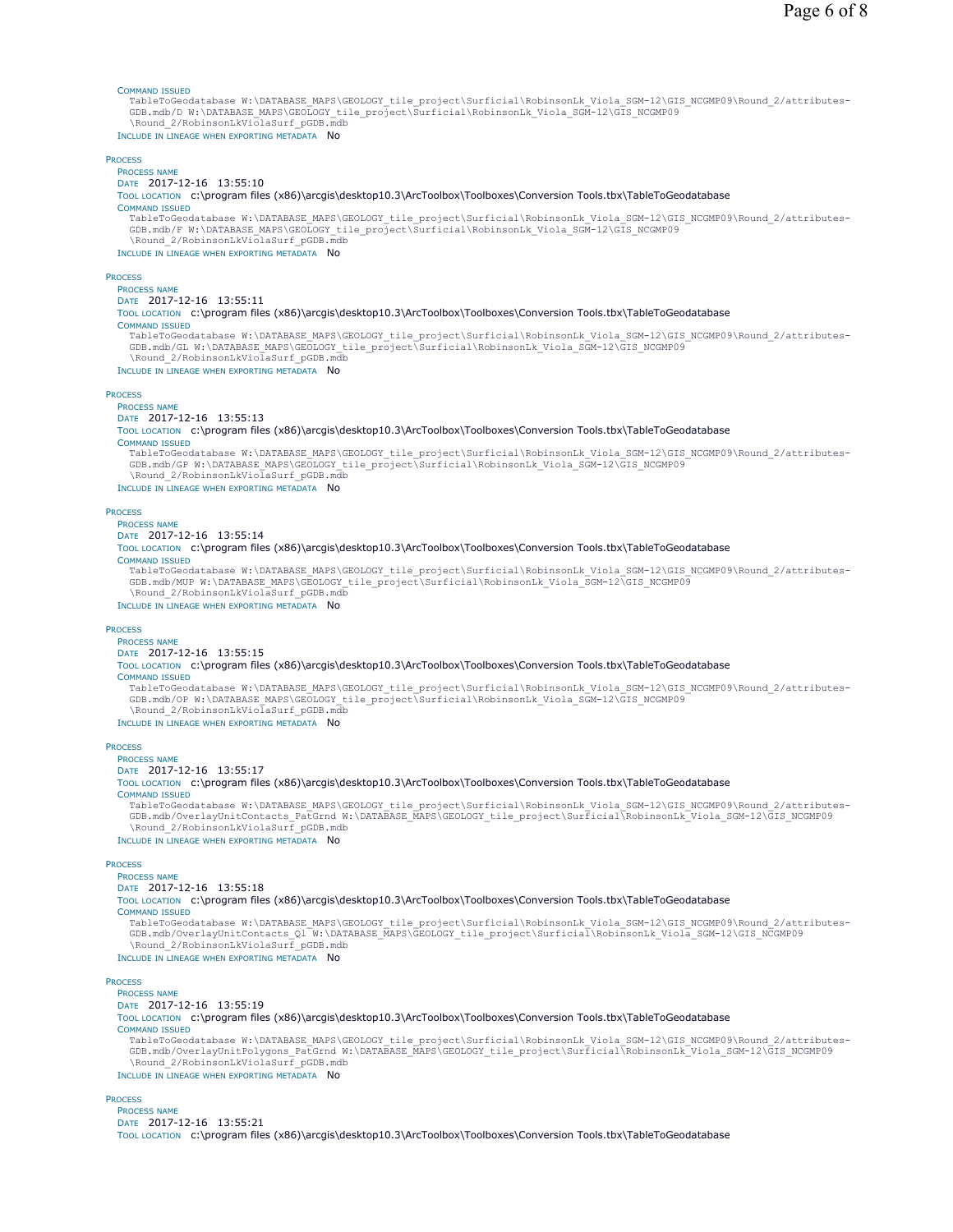## COMMAND ISSUED

TableToGeodatabase W:\DATABASE\_MAPS\GEOLOGY\_tile\_project\Surficial\RobinsonLk\_Viola\_SGM-12\GIS\_NCGMP09\Round\_2/attributes-<br>GDB.mdb/OverlayUnitPolygons Ql W:\DATABASE MAPS\GEOLOGY tile project\Surficial\RobinsonLk Viola SGM \Round\_2/RobinsonLkViolaSurf\_pGDB.mdb INCLUDE IN LINEAGE WHEN EXPORTING METADATA No

```
PROCESS
  PROCESS NAME
  DATE 2017-12-16 13:55:22 
  TOOL LOCATION c:\program files (x86)\arcgis\desktop10.3\ArcToolbox\Toolboxes\Conversion Tools.tbx\TableToGeodatabase
  COMMAND ISSUED
    TableToGeodatabase W:\DATABASE_MAPS\GEOLOGY_tile_project\Surficial\RobinsonLk_Viola_SGM-12\GIS_NCGMP09\Round_2/attributes-
    GDB.mdb/SOURCESFile W:\DATABASE_MAPS\GEOLOGY_tile_project\Surficial\RobinsonLk_Viola_SGM-12\GIS_NCGMP09
    \Round_2/RobinsonLkViolaSurf_pGDB.mdb
 INCLUDE IN LINEAGE WHEN EXPORTING METADATA No
PROCESS
  PROCESS NAME
  DATE 2017-12-16 13:55:23 
  TOOL LOCATION c:\program files (x86)\arcgis\desktop10.3\ArcToolbox\Toolboxes\Conversion Tools.tbx\TableToGeodatabase 
  COMMAND ISSUED
    TableToGeodatabase W:\DATABASE_MAPS\GEOLOGY_tile_project\Surficial\RobinsonLk_Viola_SGM-12\GIS_NCGMP09\Round_2/attributes-
    GDB.mdb/XGLOSSARYNOTFOUND W:\DATABASE_MAPS\GEOLOGY_tile_project\Surficial\RobinsonLk_Viola_SGM-12\GIS_NCGMP09
    \Round_2/RobinsonLkViolaSurf_pGDB.mdb
 INCLUDE IN LINEAGE WHEN EXPORTING METADATA NO
PROCESS
  PROCESS NAME
  DATE 2017-12-16 13:55:25 
  TOOL LOCATION c:\program files (x86)\arcgis\desktop10.3\ArcToolbox\Toolboxes\Conversion Tools.tbx\TableToGeodatabase
  COMMAND ISSUED
    TableToGeodatabase W:\DATABASE_MAPS\GEOLOGY_tile_project\Surficial\RobinsonLk_Viola_SGM-12\GIS_NCGMP09\Round_2/attributes-<br>GDB.mdb/XIGSsourceNOTFOUND W:\DATABASE_MAPS\GEOLOGY_tile_project\Surficial\RobinsonLk_Viola_SGM-12\
    \Round_2/RobinsonLkViolaSurf_pGDB.mdb
 INCLUDE IN LINEAGE WHEN EXPORTING METADATA No
PROCESS
  PROCESS NAME
  DATE 2017-12-16 13:57:41 
  TOOL LOCATION c:\program files (x86)\arcgis\desktop10.3\ArcToolbox\Toolboxes\Data Management Tools.tbx\Compact 
  COMMAND ISSUED
```
Compact W:\DATABASE\_MAPS\GEOLOGY\_tile\_project\Surficial\RobinsonLk\_Viola\_SGM-12\GIS\_NCGMP09

\Round 2/RobinsonLkViolaSurf pGDB.mdb INCLUDE IN LINEAGE WHEN EXPORTING METADATA NO

*Hide Geoprocessing history ▲*

### **Distribution ►**

TRANSFER OPTIONS ONLINE SOURCE

LOCATION http://www.idahogeology.org/Products/reverselook.asp?

switch=title&value=Surficial Geologic\_Map\_of\_the\_Rathdrum\_Quadrangle\_and\_Part\_of\_the\_Newman\_Lake\_Quadrangle,\_Kootenai\_County,\_Idaho

*Hide Distribution ▲*

# **Fields ►**

```
OVERVIEW DESCRIPTION
                     ►
```
ENTITY AND ATTRIBUTE OVERVIEW See DataDictionary table in this dataset for complete listing of fields and attributes

*Hide Overview Description ▲*

# *Hide Fields ▲*

### **Metadata Details ►**

METADATA LANGUAGE English METADATA CHARACTER SET utf8 - 8 bit UCS Transfer Format

SCOPE OF THE DATA DESCRIBED BY THE METADATA dataset

LAST UPDATE 2018-03-07

ARCGIS METADATA PROPERTIES METADATA FORMAT ArcGIS 1.0 METADATA STYLE FGDC CSDGM Metadata STANDARD OR PROFILE USED TO EDIT METADATA FGDC

CREATED IN ARCGIS FOR THE ITEM 2018-03-07 09:47:29 LAST MODIFIED IN ARCGIS FOR THE ITEM 2018-03-07 15:09:45

AUTOMATIC UPDATES HAVE BEEN PERFORMED NO